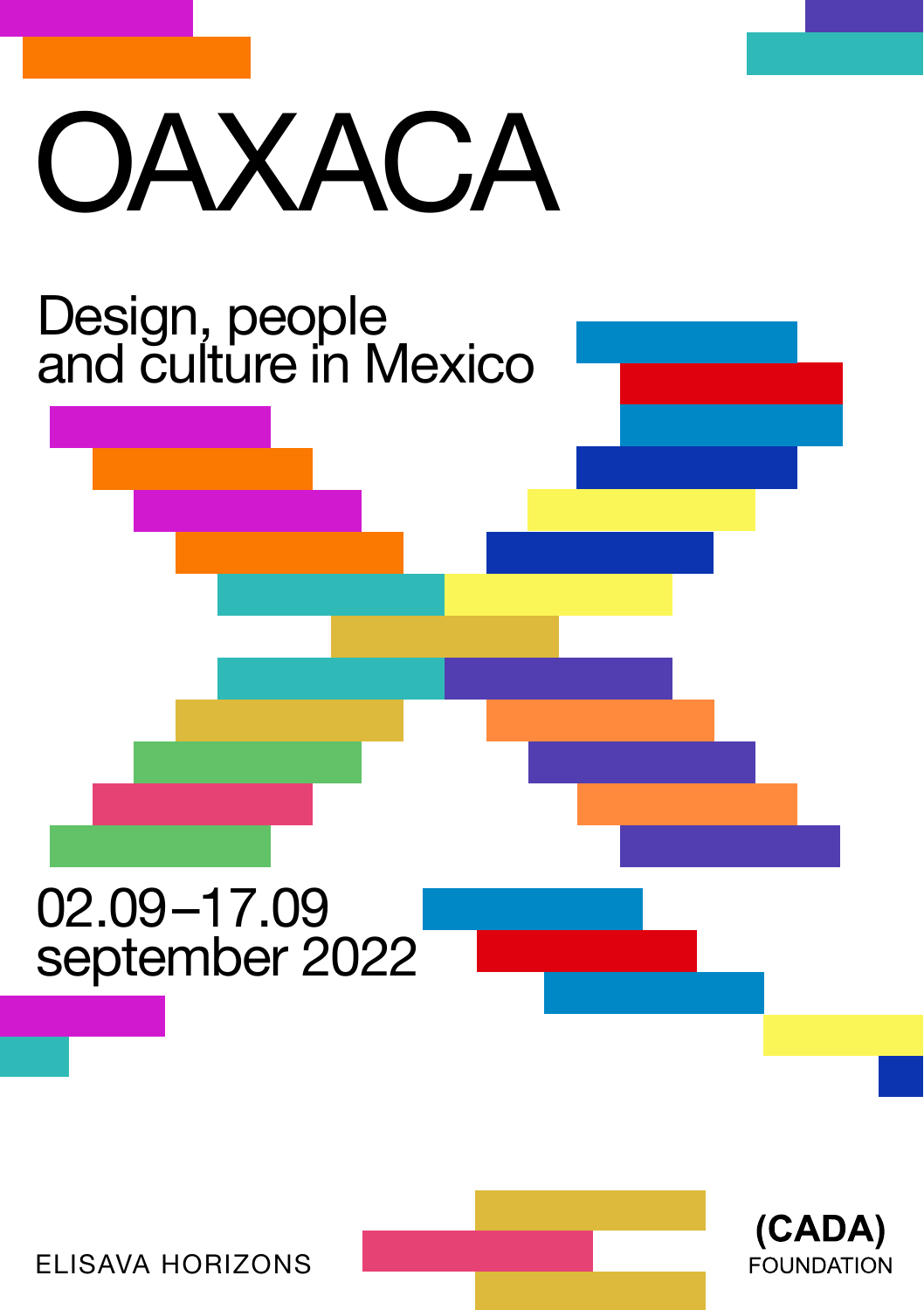### Elisava Horizons Oaxaca

DESIGN, PEOPLE & CULTURE IN MEXICO

Programme in collaboration with CADA Foundation

LOCATION Oaxaca, Mexico

#### **WHFN**

From 2nd to 17th of September 2022 (2 weeks)

REGISTRATION DEADLINE 20 July 2022

#### HOW MUCH

 $\overline{\epsilon}$  1.750 (flights not included). 15% discount for Elisava Alumni and Elisava Students. The price includes insurance during the stay in Oaxaca.

MINIMUM AND MAXIMUM NUMBER OF PARTICIPANTS  $12 - 14$ 

PROGRAMME DIRECTION Carmen Malvar

#### LANGUAGE Programme in English

Note: Out of respect and caution for the artisan communities that will be visited during the stay in Oaxaca, students are requested to bring a recent negative Covid-19 test result.

Oaxaca is synonymous of biological and cultural diversity. It is a paradise where the shapes, colours, aromas and wisdom of the pre-Hispanic past merge with contemporary expressions, thus creating a mosaic of exchanges, dialogues and social discussions of our times that offer unique experiences to its residents and visitors. Oaxaca is currently a source of inspiration for artists, designers, and art lovers, and a space for growth and learning for creators. In Mexico, design has always existed everywhere: in the corner shop, in the markets, in the gardens and, in general, in everyday life; we are a culture that is inclined to the visual. The inspiration comes from what we know: from religion, food, nature, customs and traditions; from our Mexican universe. It is precisely that inspiration that has currently led artisans and designers to generate innovative and trendy proposals. The mixture of the knowledge of both of them, the processes that each one generates, culminates in what many call "Mexican design".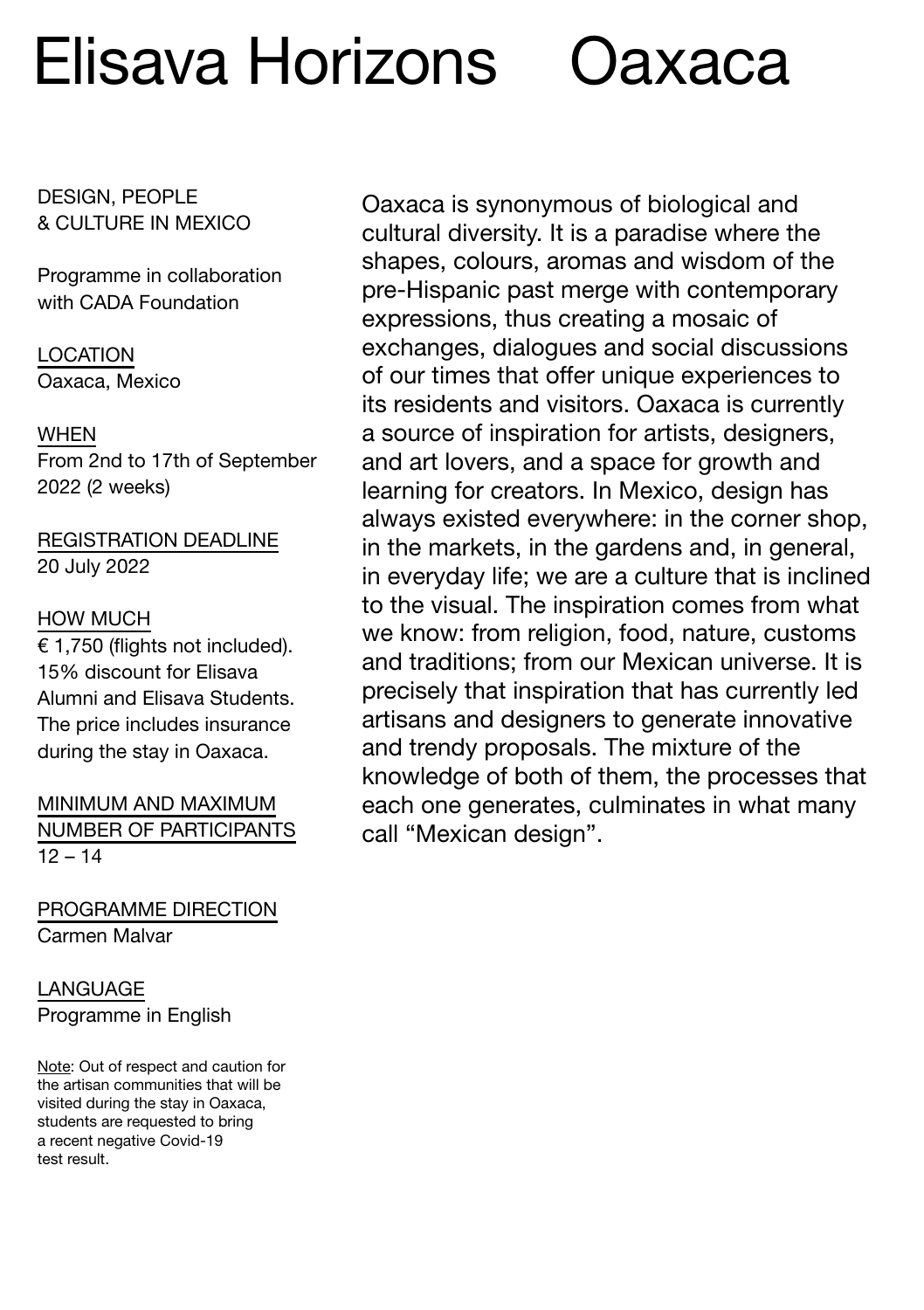

#### STRUCTURE AND CONTENT

This trip will allow participants to know and reflect on the context in which this phenomenon of the intersection between crafts, design and art is developing. There will be:

- + meetings with artisans, designers and artists.
- + practical workshops to explore different materials and techniques such as wood, clay, textile, tin, engraving.
- + visits to archaeological sites.
- + living experiences related to gastronomy and Oaxaca's biodiversity.

The trip lasts two weeks, including weekends. The schedule of activities per day is approximately 8 hours, except for two days in which the activities will be shorter to give participants the opportunity to rest and do their own activities.

#### TEACHING STAFF

Programme leader: Carmen Malvar Professors: Ana Paula Fuentes Quintana

 $\rightarrow$  For more info, please contact us at director@cadafoundation.com or visit our website cadafoundation.org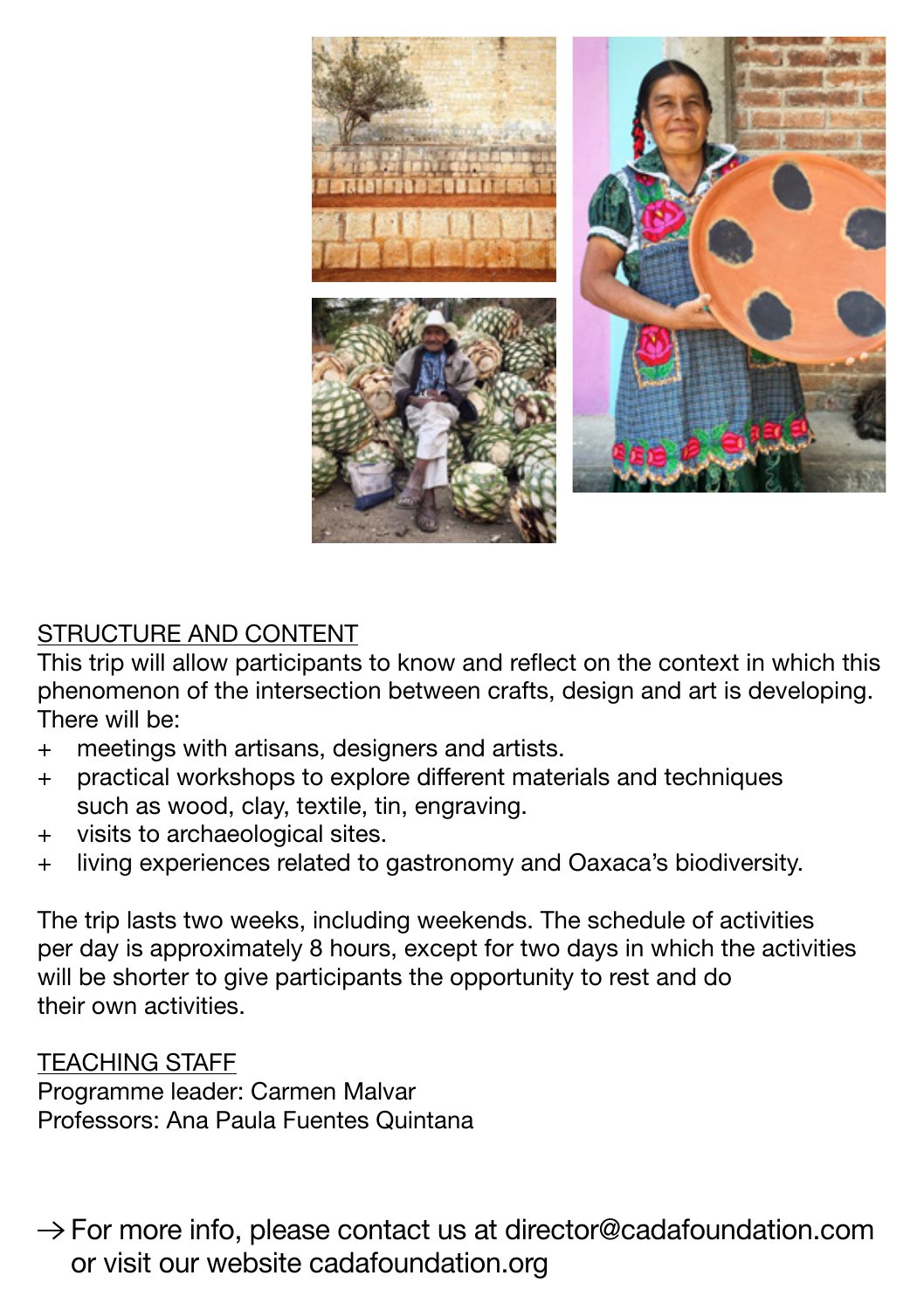## **Itinerary**

#### DAY 1

- + Welcome dinner / Restaurant
- + La Biznaga / City of Oaxaca

#### DAY<sub>2</sub>

#### Tour of the city of Oaxaca:

- − Innovating tradition / social company of potters and designers
- − Madda Studio / Contemporary artisan textiles, natural dyes
- − Oaxaca Textile Museum
- − Lunch at Restaurante Cabuche
- − Benito Juáres market and 20 november

#### DAY 3

- + Tlacolula Market (the biggest and most important market in Valles Centrales)
- + Traditional cuisine workshop (mole, tortillas, sopa de guías, chocolate) / Santa Ana del Valle
- + Lunch at home

#### DAY<sub>4</sub>

- + Archaeological area Mitla
- + Red mud workshop with cooperative Las Mujeres de Barro Rojo / San Marcos Tlapazola
- + Lunch at home

#### DAY<sub>5</sub>

- + Hierve el Agua National Park
- + Oaxi-fornia / project in collaboration with artisans and designers
- + Tlacochahuaya Church (most important frescos and organ in Valles Centrales)
- + Lunch at Rancho La Mojarra / Tlacochahuaya

#### DAY 6

- Workshop dyeing natural wool with nautral dyes / Centro de Arte Textil Zapoteco Bii Dauu / Teotitlán del Valle
- $+$  Lunch at home

#### DAY 7

- + Monte Alban archaeological area
- + Visit to a goldsmithing workshop / filigree technique
- + Lunch on your own

#### DAY 8

- + Xaquixe Studio / social companye of blown glass artisians and designers
- + Practical workshop of handmade paper and binding / San Agustín Etla
- + Lunch at Restaurante Aleli / San Agustín Etla
- + San Agustín Arts Center

#### DAY<sub>9</sub>

- + Engraving practical workshop / La Buena Impresión workshop / French press from year 1909 / NGO 3 lithographies and 5 engravings in MDF (Previous sketches)
- + Lunch at restaurant I love Tlayudas / City of Oaxaca

#### DAY 10

- + Santo Domingo Cultural Centre and Museum of Cultures of Oaxaca / Ex convent in Santo Domingo de Guzmán
- + Lunch on your own
- + If these two places are not open, another option would be considered, or free day

#### DAY 11

- + Palenque Real Minero / social company that produces handmade mezcal / Santa Catarina Minas
- + Lunch at the palenque

#### DAY<sub>12</sub>

- Practical workshop of wooden masks/ Matlacihua Arte San Martín Tilcajete
- + Lunch at home

- $\frac{DAY}{+}$  Caricias de seda / family workshop of making natural silk products. Spinning processes, weaving in waist loom and dyed with natural inks / San Pedro Cajonos.
- + Lunch in the same community.

#### DAY 14

- + Tin and copper practical workshop / Favián Pacheco familiar workshop
- + Lunch on your own

#### DAY 15

- + Navarro family / Backstrap loom family workshop / Santo Tomás Jalieza
- + Zagache project / social company wooden and gold laminated product elaboration / innovations with artists / Santa Ana Zagache
- + Lunch at Ocotlán market
- + Goodbye dinner at restaurant El Típico / City of Oaxaca

#### DAY 16

Students leave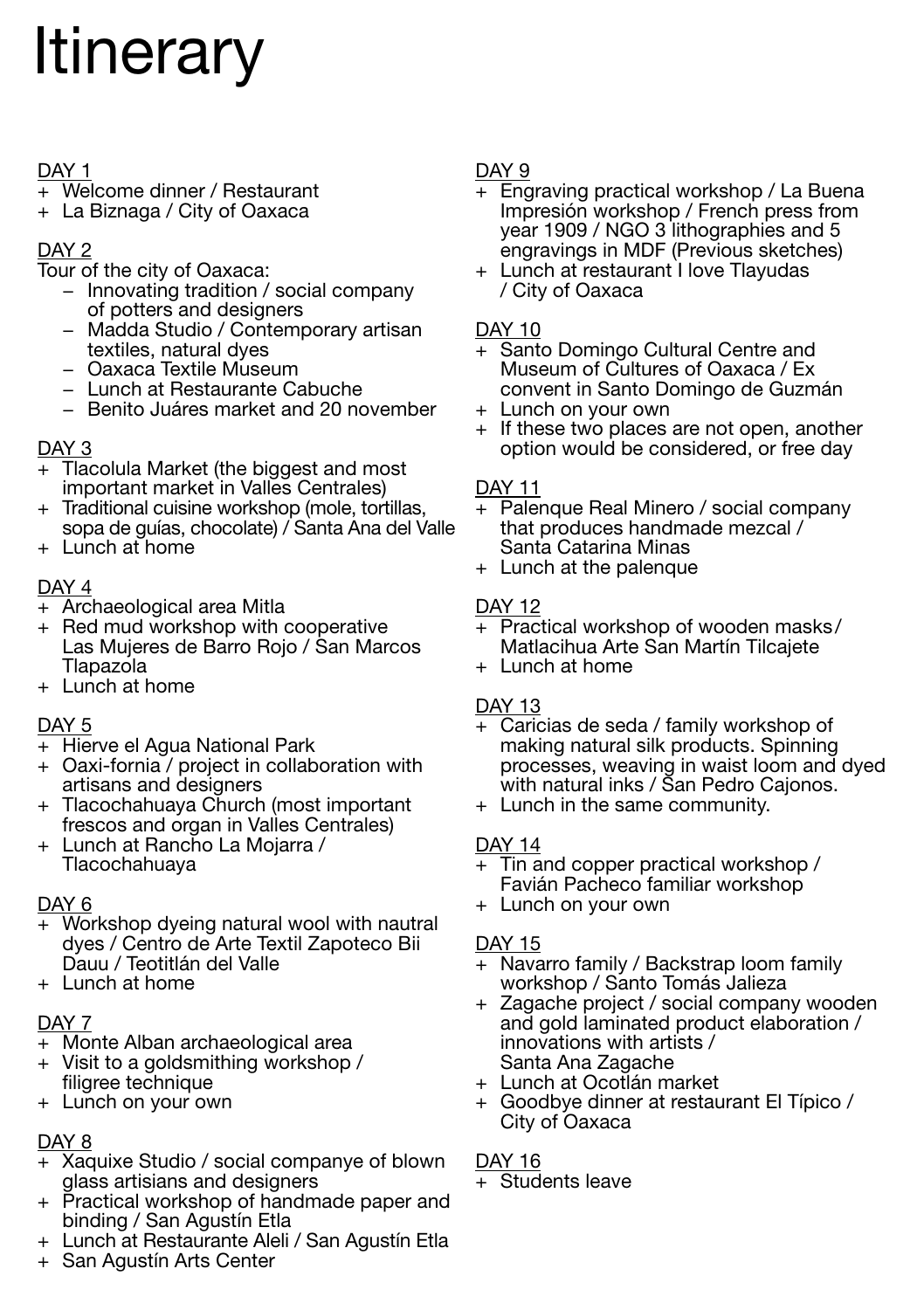### Practical information

#### LANGUAGE

Knowledge of Spanish is not necessary; a translator is always on hand. If you speak a little Spanish it will enhance your visit. Mexicans are extremely hospitable and patient.

#### DOCUMENTATION/PASSPORT & MEXICAN TRAVEL VISA Citizens traveling to Mexico are

required to carry a current passport (for participants from Spain, please check the requirements at the [Mexican Embassy in Spain](https://embamex.sre.gob.mx/espana/index.php/seccion-consular/viajarmx/visas-2)).

It is your responsibility to obtain proper documentation. Participants must contact your embassy, consulate or national airline of the country you are traveling to for entry requirements.

Most travelers need a Mexican Visa to travel in Mexico. Confirm these conditions with your embassy. This document, called Forma Migratoria Múltiple will be given to you on the airplane as you fly into Mexico and stamped as you go through customs. Keep this visa safe. If you lose it you will be fined and possibly delayed as you leave the country.

#### CASH & MONEY EXCHANGE

We recommend bringing an ATM or debit card for accessing money. ATM machines are ample and modern and available in most of the towns we stay in. You may also bring cash or travelers' cheques to exchange for pesos at banks or exchange houses,

but there will be limited access to these. Most places won't accept credit cards for purchases, though you can use them at an ATM machine or bank to get cash if you know your pin. Non-Mexican pesos are not accepted for purchases in southern Mexico and personal cheques are worthless here.

#### FLIGHTS & ARRIVAL

Flights are not included on the price. You should arrive on September 2nd to Oaxaca. There will be a welcome dinner the night of Sept 2nd.

#### **HOTEL**

Shared double rooms. Breakfast and lunch included (dinner not included).

#### DRESS AND BEHAVIOUR

Some of the villages and homes we will be visiting are very traditional. Though there are no taboos, it is respectful to dress conservatively. Shorts, short dresses, sleeveless shirts, tank tops, and tight-fitting clothing are not recommended in the villages. Dress in larger cities or in coastal towns is less conservative. A sun hat is highly recommended.

To promote your personal safety, we recommend mantaining a low profile, aside dressing discreetly, not wearing jewelry, expensive equipment, travelling with limited amount of cash, etc. Consumption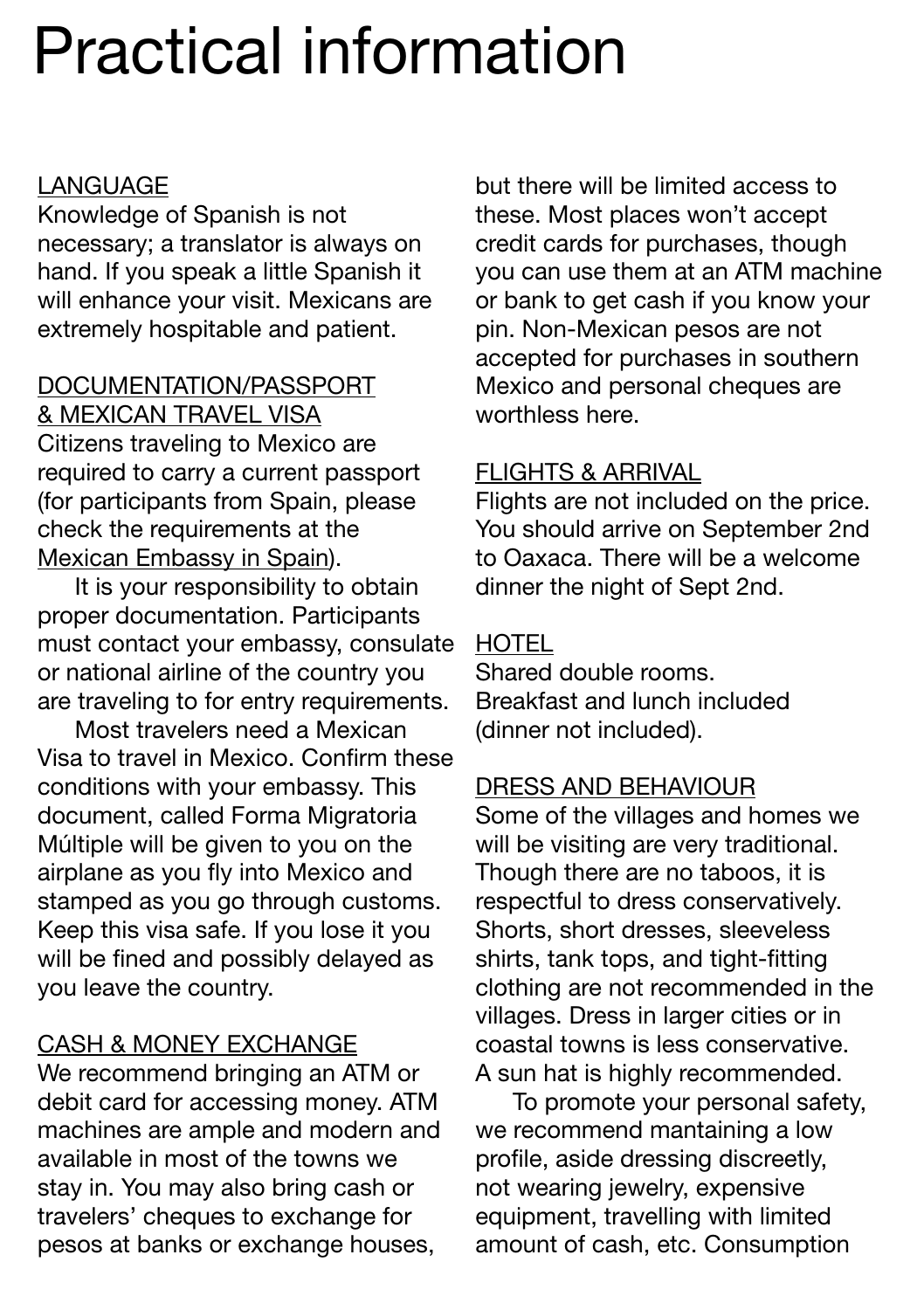of alcohol should be in compliance with local regulations, remembering that alcohol consumption in public should be responsible and moderate to avoid vulnerability or unsafe situations. We strongly advise not to bring into the country, consume or purchase any drugs.

#### EXTRA TIME

During your we will be seeing and doing things that tourists never get to do, but you might also want to take some time to do what tourists do: see the ruins and golden churches, wander the museums, galleries, and markets, stroll aimlessly in the amazing central park, head for the quiet Pacific coast…we highly recommend making the most of your trip and scheduling some extra time here before or after your tour.

#### HEALTH CONCERNS

Please read the U.S.A. [Center for](https://www.cdc.gov/globalhealth/countries/Mexico/) [Disease Control](https://www.cdc.gov/globalhealth/countries/Mexico/) or your national Health Department recommendations for travel in Mexico and consider consulting your doctor about your specific needs.

The most common health issue in Mexico for tourists is traveler's diarrhea caused by microbes our guts are not accustomed to. Washing hands before meals is an excellent preventative measure and it is a good idea to bring hand wipes or no-water soap. We generally have

pure water available in the van and bottled water is readily available in stores. Dehydration is a common problem with diarrhea. Gatorade is a decent rehydration drink and is available in Mexico. For a better quality rehydrant consider traveling with powdered Hydralite or equivalent.

If you are taking prescription medicine, bring your own supply, including a copy of your prescription. Bring an extra pair of glasses if you use them.

In case of accident, injury, illness or theft, you may want to consider taking out travelers insurance if your policy doesn't cover such things.

#### MEDICAL REQUIREMENTS

Good physical and mental health are essential for the enjoyment of these rural workshops and trips. You may travel in rugged areas removed from modern medical facilities. Good physical conditioning is recommended as preparation for all trips. By forwarding the deposit and signed Reservation Form, the passenger certifies that he/she does not have any physical or other condition of disability that would create a hazard for him/herself or other passengers. It is essential that any participant with a medical condition requiring regular treatment or which may be affected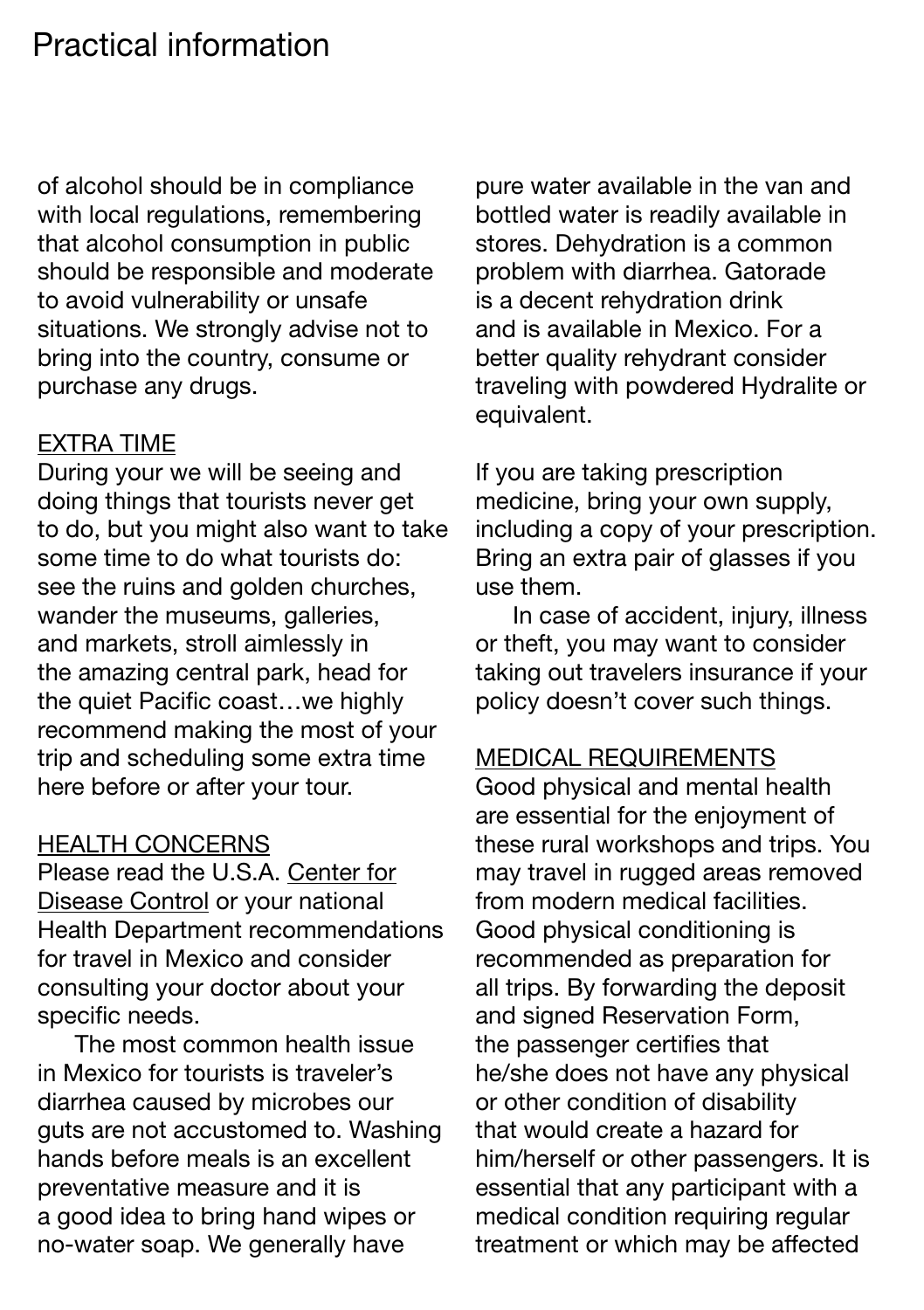### Practical information

by moderate physical activity, high altitude, heat, cold, humidity, dust, other natural phenomena, unsanitary conditions or particular foods, notifies CADA FOUNDATION and the trip leaders, in writing, in advance of travel.

CADA FOUNDATION assumes no liability for medical care nor for special dietary requirements. Participants may be required to furnish a doctor's statement of good health. The judgment of CADA FOUNDATION or the local operator or guide shall make the ultimate determination of an individual trip participant's fitness to embark upon or to continue a trip.

Medical circumstances will not be considered as exceptions to our cancellation policy. All participants must be covered by a current medical insurance policy applicable for overseas travel for the duration of their trip, under their responsibility. Proof of coverage may be required.

#### CONTACT INFORMATION

All participants must fill out the participation form, which includes personal contact information of two persons who should be notified in case of emergency, including basical healthcare information: blood type information and specific medicine allergies (for instance: aspirin, penicillin, etc), medications, health condition.